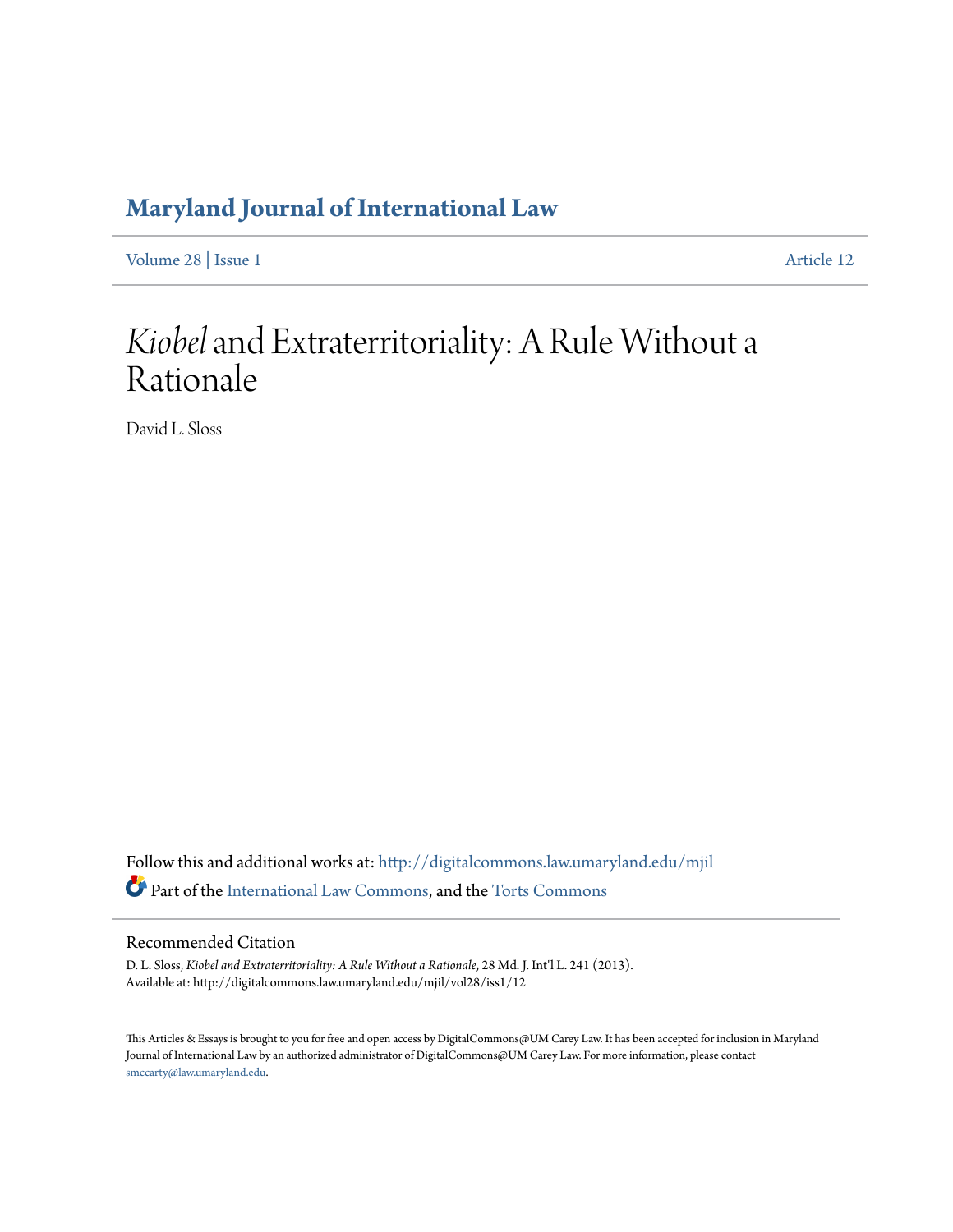#### ESSAY

## *Kiobel* and Extraterritoriality: A Rule Without a Rationale

### DAVID L. SLOSS<sup>†</sup>

Analysis of recent judicial decisions applying the presumption against extraterritoriality indicates that U.S. courts and commentators invoke at least four different rationales for the presumption: an international law rationale; a domestic political science rationale; an international relations rationale; and a domestic judicial policy rationale. This Essay briefly discusses each rationale and its application to *Kiobel v. Royal Dutch Petroleum Co*. 1 I conclude that neither of the first two rationales offers a persuasive justification for applying the presumption against extraterritoriality to limit extraterritorial application of the Alien Tort Statute (ATS)<sup>2</sup> in *Kiobel*. The U.S. Supreme Court purported to apply an international relations rationale in *Kiobel*, but that rationale requires judicial deference to the foreign policy judgment of the political branches, and the majority in *Kiobel* defied the Obama Administration's foreign policy preferences. Finally, I conclude that the domestic judicial policy rationale is problematic because it manifests judicial hostility to democratic lawmaking.

#### I. THE INTERNATIONAL LAW RATIONALE

Historically, the presumption against extraterritoriality began as a presumption against extra-jurisdictionality.<sup>3</sup> In other words, it was a presumption that courts should not apply U.S. law extraterritorially in

<sup>†</sup> Professor of Law and Director, Center for Global Law and Policy, Santa Clara University School of Law.

<sup>1.</sup> 133 S. Ct. 1659 (2013).

<sup>2.</sup> 28 U.S.C. § 1350 (2006).

<sup>3.</sup> *See* John H. Knox, *A Presumption Against Extrajurisdictionality*, 104 AM. J. INT'L L. 351, 352 (2010) ("For most of U.S. history, the Supreme Court . . . . applied a presumption against extra*jurisdictionality*: that is, a presumption that federal law does not extend beyond the jurisdictional limits set by international law." (footnote omitted)).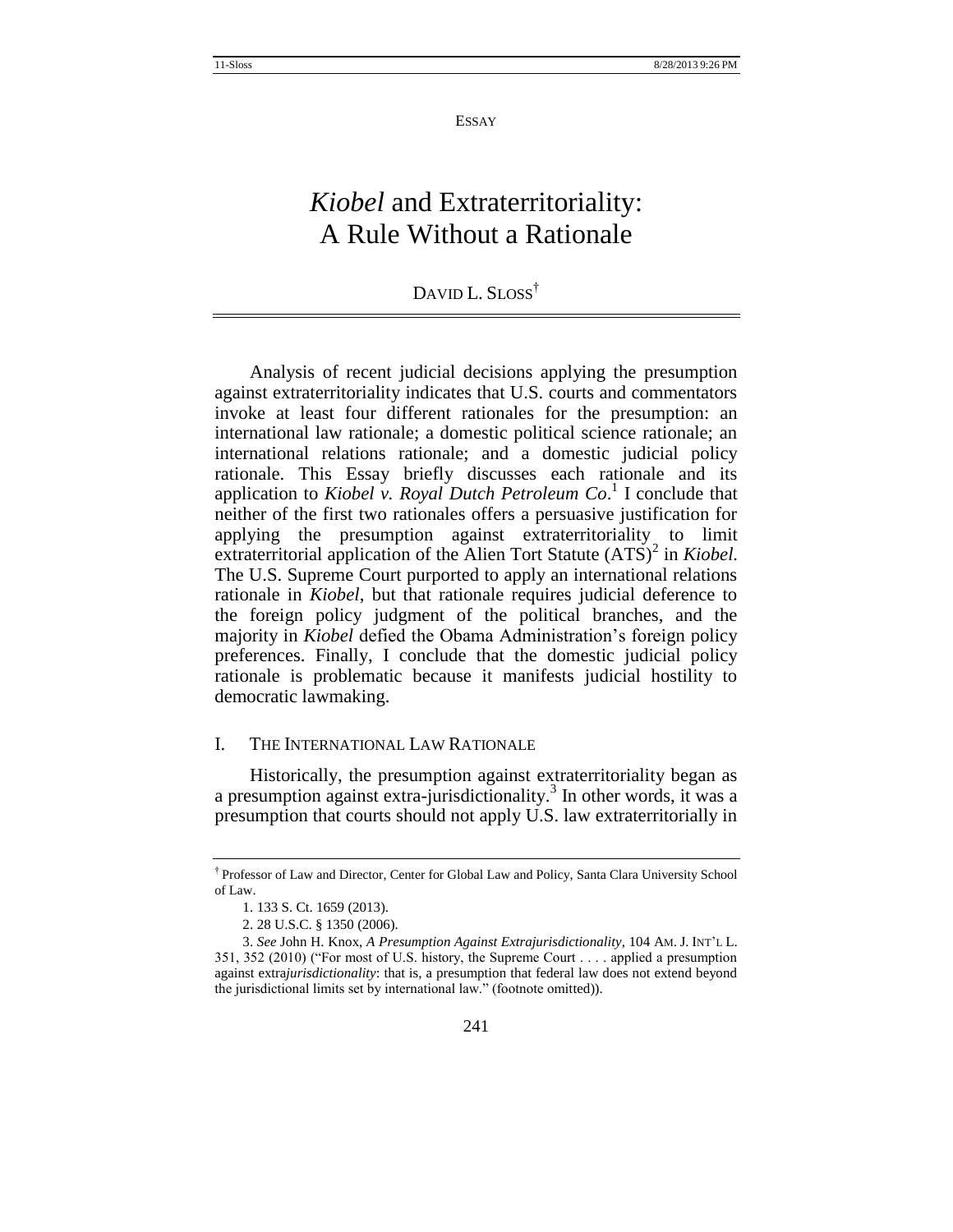#### 242 MARYLAND JOURNAL OF INTERNATIONAL LAW [VOL. 28:241

violation of international legal rules limiting the jurisdictional reach of national laws.<sup>4</sup> Throughout the nineteenth century, international law imposed strict jurisdictional limits on the extraterritorial application of domestic statutes.<sup>5</sup> In practice, the presumption against extraterritoriality was an application of the *Charming Betsy* canon<sup>6</sup> a canon that encouraged courts to construe U.S. statutes in conformity with international legal rules.<sup>7</sup>

During the first half of the twentieth century, the international law rationale for the presumption against extraterritoriality became untenable because international law changed. The Permanent Court of International Justice decided the *Lotus* case in 1927.<sup>8</sup> Lotus established a permissive rule: states can apply their laws extraterritorially unless there is a specific prohibition barring the extraterritorial application of domestic law. The court said:

> Far from laying down a general prohibition to the effect that States may not extend the application of their laws and the jurisdiction of their courts to persons, property and acts outside their territory, [international law] leaves them in this respect a wide measure of discretion which is only limited in certain cases by prohibitive rules  $\ldots$ .

After *Lotus*, international law no longer imposed strict limits on the extraterritorial application of domestic statutes.<sup>10</sup>

<sup>4.</sup> *Id.*

<sup>5.</sup> David L. Sloss, Michael D. Ramsey & William S. Dodge, *International Law in the Supreme Court to 1860, in* INTERNATIONAL LAW IN THE U.S. SUPREME COURT: CONTINUITY AND CHANGE 7, 38 (David L. Sloss, Michael D. Ramsey & William S. Dodge eds., 2011) [hereinafter CONTINUITY AND CHANGE].

<sup>6.</sup> *See* William S. Dodge, Morrison*'s Effects Test*, 40 SW. L. REV. 687, 687 (2011) (―The presumption against extraterritoriality was born from the marriage of the *Charming Betsy* canon . . . and an international law rule that jurisdiction was generally territorial.").

<sup>7.</sup> *See* Murray v. Schooner Charming Betsy, 6 U.S. (2 Cranch) 64, 118 (1804) ("[A]n act of Congress ought never to be construed to violate the law of nations if any other possible construction remains . . . .").

<sup>8.</sup> S.S. "Lotus" (Fr. v. Turk.), 1927 P.C.I.J. (ser. A) No. 10 (Sept. 7).

<sup>9.</sup> *Id*. at 19.

<sup>10.</sup> Knox, *supra* note 3, at 355 n.30; *see also* Dan E. Stigall, *International Law and Limitations on the Exercise of Extraterritorial Jurisdiction in U.S. Domestic Law*, 35 HASTINGS INT'L & COMP. L. REV. 323, 331 (2012) ("In [*Lotus*], the Permanent Court of International Justice articulated the fundamental rule that prescriptive jurisdiction – the ability of a government to prescribe law relating to certain activity  $-$  is permissive in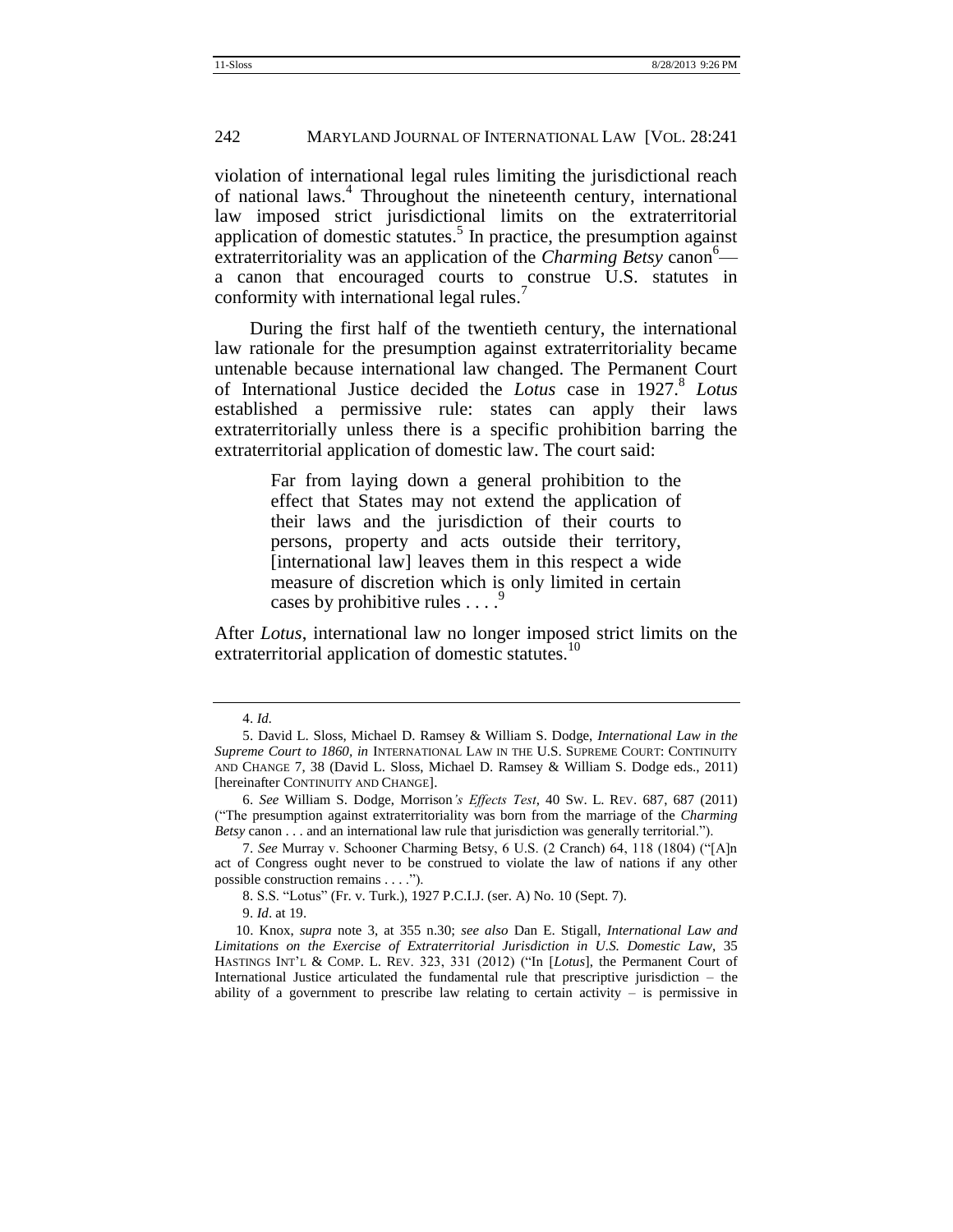In *Kiobel*, the defendants argued that international law prohibits U.S. courts from applying U.S. law extraterritorially to "foreigncubed" cases—i.e., cases involving foreign plaintiffs, foreign defendants, and foreign conduct.<sup>11</sup> This argument is clearly untenable. As an initial matter, it is debatable whether the *Kiobel* plaintiffs were even asking U.S. courts to apply U.S. law extraterritorially.<sup>12</sup> Arguably, it would be more accurate to say that the *Kiobel* plaintiffs were asking U.S. courts to apply international law extraterritorially. If that is an accurate description of the case, then it is unclear why the presumption against extraterritoriality is even relevant.

Setting aside that issue, this Essay assumes that *Kiobel* can fairly be characterized as a case involving the extraterritorial application of U.S. law. Even so, the international law rationale cannot justify application of the presumption against extraterritoriality in *Kiobel*. In the year 2013, there is no blanket rule of international law that prohibits States from enacting legislation to regulate the activities of foreigners in foreign countries. Nor is there any rule of international law that prohibits domestic courts from exercising jurisdiction over foreign-cubed cases. To the contrary, the universality principle is a widely accepted principle of international law that authorizes States to apply their laws extraterritorially to address heinous conduct that violates universal human rights norms.<sup>13</sup> The universality principle is not limited to criminal cases; it applies equally to civil cases.<sup>14</sup>

12. *See* Anthony J. Colangelo, Kiobel*: Muddling the Distinction Between Prescriptive and Adjudicative Jurisdiction*, 28 MD. J. INT'L L. 65 (2013).

international law and, unless a prohibition to prescriptive jurisdiction is proved, a state may properly claim jurisdiction. . . . The International Court of Justice has reaffirmed the enduring force of this rule as recently as 2010, noting that the rule articulated in *Lotus*  remains a cornerstone of the international law of jurisdiction." (alteration in original)).

<sup>11.</sup> *See* Supplemental Brief for Respondents at 37, Kiobel v. Royal Dutch Petroleum Co., 133 S. Ct. 1659 (2013) (No. 10-1491) ("[T]he *Charming Betsy* canon also bars application of U.S. law to a 'foreign-cubed' ATS case  $\dots$ .").

<sup>13.</sup> *See* RESTATEMENT (THIRD) OF THE FOREIGN RELATIONS LAW OF THE UNITED STATES, § 404 cmt. a (1987) ("Universal jurisdiction over [some] offenses is a result of universal condemnation of those activities and general interest in cooperating to suppress them, as reflected in widely-accepted international agreements and resolutions of international organizations. These offenses are subject to universal jurisdiction as a matter of customary  $law.'$ ).

<sup>14.</sup> *Id.* § 404 cmt. b ("In general, jurisdiction on the basis of universal interests has been exercised in the form of criminal law, but international law does not preclude the application of non-criminal law on this basis . . . .‖); *see also* Donald Francis Donovan & Anthea Roberts, *The Emerging Recognition of Universal Civil Jurisdiction*, 100 AM. J. INT'L L. 142, 153 (2006) ("It could be said, then, that though embryonic, state practice endorsing the exercise of universal civil jurisdiction as a permissive customary norm is beginning to emerge.").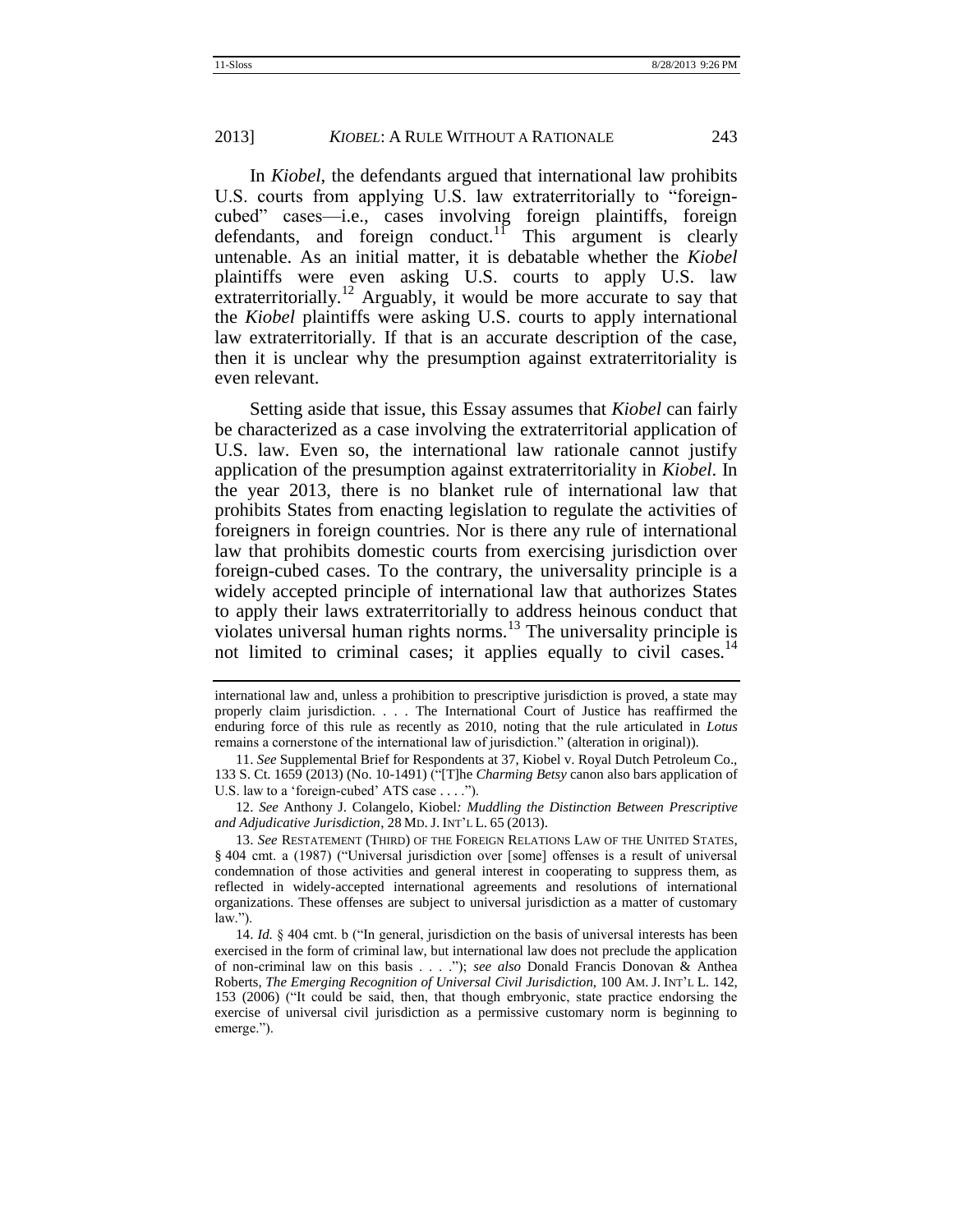Assuming that the *Kiobel* plaintiffs' allegations are true, extraterritorial jurisdiction is consistent with international law because it falls within the scope of the universality principle.

In sum, the universality principle authorizes states to exercise jurisdiction extraterritorially in cases like *Kiobel*. Therefore, insofar as the Supreme Court wants to preclude application of the ATS to foreign-cubed cases, it cannot legitimately invoke an international law rationale to justify that outcome.

#### II. THE DOMESTIC POLITICAL SCIENCE RATIONALE

In the middle of the twentieth century, when the Supreme Court recognized that international law no longer supported the presumption against extraterritoriality, the Court developed a new rationale for the presumption. In *Foley Brothers. v. Filardo*,<sup>15</sup> the Court announced that the presumption against extraterritoriality "is based on the assumption that Congress is primarily concerned with domestic conditions.<sup>716</sup> *Filardo* changed the rationale supporting the presumption from an international law rationale to a domestic political science rationale. $17$ 

The basic idea is straightforward. Congressmen want to get reelected. Hence, when they introduce legislation, they tend to focus primarily on how that legislation will affect their constituents.<sup>18</sup> Therefore, when courts interpret legislation, they should assume that Congress wanted to use the legislation to shape events domestically, not overseas, unless a contrary intention is manifest. This rationale generally makes sense as long as the presumption against extraterritoriality is rebuttable. However, litigants should be able to rebut the presumption by providing specific evidence that Congress enacted a particular statute to influence foreign affairs, not just to shape domestic affairs.

No one seriously disputes the proposition that Congress enacted the ATS to influence foreign affairs. Congress' primary goal when it enacted the ATS was to reduce a source of friction with important

<sup>15.</sup> 336 U.S. 281 (1949).

<sup>16.</sup> *Id.* at 285.

<sup>17.</sup> *See* Melissa A. Waters, *International Law as an Interpretive Tool in the Supreme Court: 1946-2000*, *in* CONTINUITY AND CHANGE, *supra* note 5, at 380, 386–88.

<sup>18.</sup> *Cf. id.* at 387.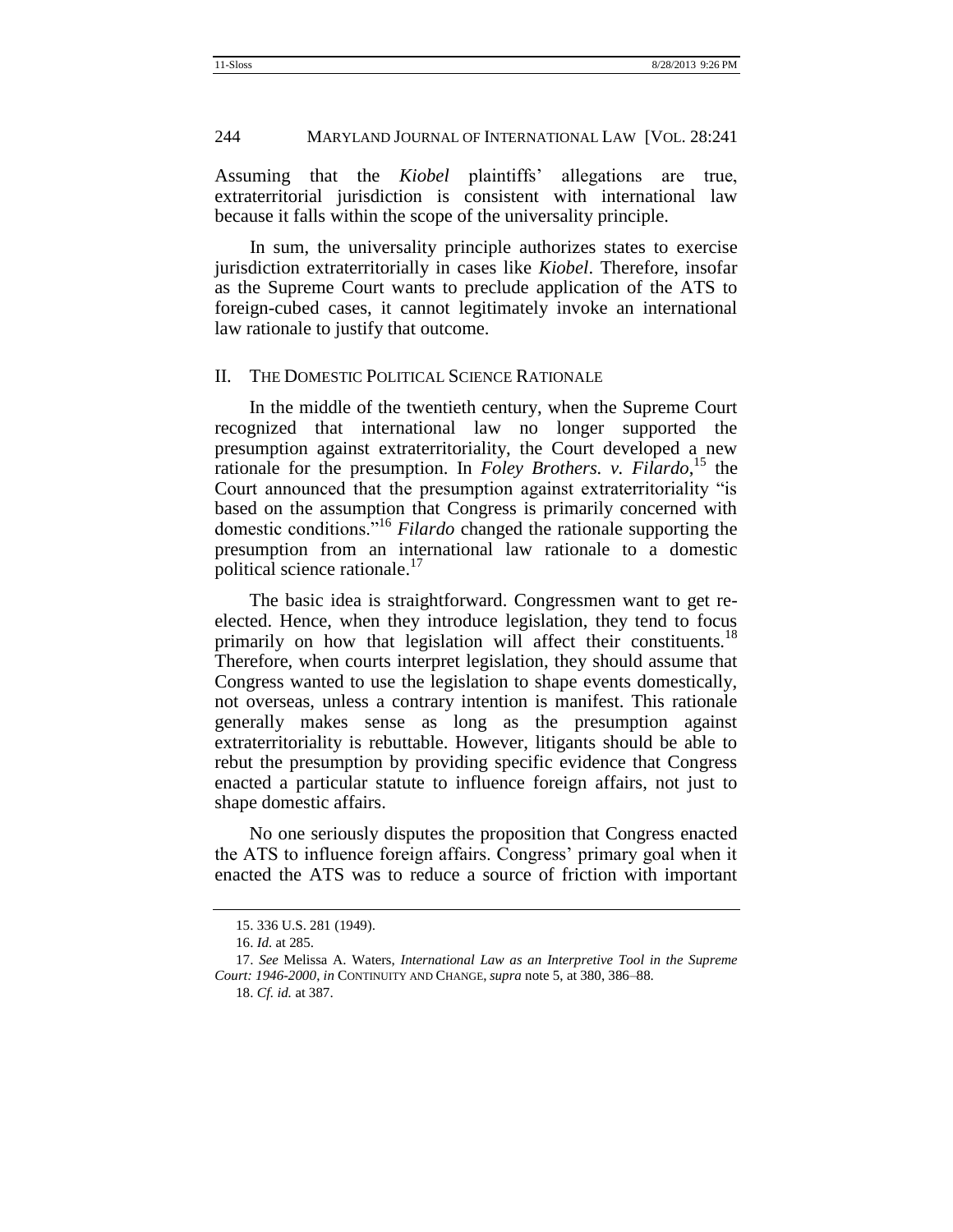U.S. allies.<sup>19</sup> During the 1780s, before ratification of the Constitution, the United States lacked a central authority capable of enforcing international obligations. The national government's inability to enforce international obligations created diplomatic tensions with both Britain and France.<sup>20</sup> The Framers' desire to ensure effective enforcement of international obligations and promote harmonious relations with key allies was a central reason for adopting the Constitution.<sup>21</sup> It was also the primary reason for including the  $ATS$ in the 1789 Judiciary Act.<sup>22</sup> The legislative intention is evident on the face of the statute, which provides federal courts jurisdiction over claims by aliens who sue "for a tort only, committed in violation of the law of nations or a treaty of the United States."<sup>23</sup> The textual focus on *aliens* and *international law* demonstrates that Congress was concerned with foreign affairs, not domestic affairs, when it enacted the ATS.

Thus, the domestic political science rationale does not support application of the presumption against extraterritoriality to restrict extraterritorial application of the ATS because the historical evidence demonstrates conclusively that Congress was not "primarily concerned with domestic conditions" when it enacted the  $ATS$ <sup>24</sup>

#### III. THE INTERNATIONAL RELATIONS RATIONALE

In *F. Hoffmann-La Roche v. Empagran S.A.*, <sup>25</sup> Justice Breyer asserted that U.S. courts should construe statutes so as to "take" account of the legitimate sovereign interests of other nations.<sup> $26$ </sup> He cited *Charming Betsy* to support this proposition, but the traditional *Charming Betsy* canon does not support his claim. The *Charming Betsy* canon focuses on international law: courts should interpret statutes to avoid violations of international law.<sup>27</sup> Justice Breyer's analysis focuses on international relations: courts should consider the

<sup>19.</sup> *See* Sosa v. Alvarez-Machain, 542 U.S. 692, 715–20 (2004) (discussing the historical context of the enactment of the ATS).

<sup>20.</sup> *See* Sloss, Ramsey & Dodge, *supra* note 5, at 9–12 (discussing the conflict with Britain over the 1783 peace treaty and a Pennsylvania Supreme Court case involving French subjects).

<sup>21.</sup> *Id.* at 11.

<sup>22.</sup> *See Sosa*, 542 U.S. at 715–20.

<sup>23.</sup> 28 U.S.C. § 1350 (2006).

<sup>24.</sup> Foley Bros. v. Filardo, 336 U.S. 281, 285 (1949).

<sup>25.</sup> 542 U.S. 155 (2004).

<sup>26.</sup> *Id.* at 164.

<sup>27.</sup> *See* Murray v. Schooner Charming Betsy, 6 U.S. (2 Cranch) 64, 118 (1804).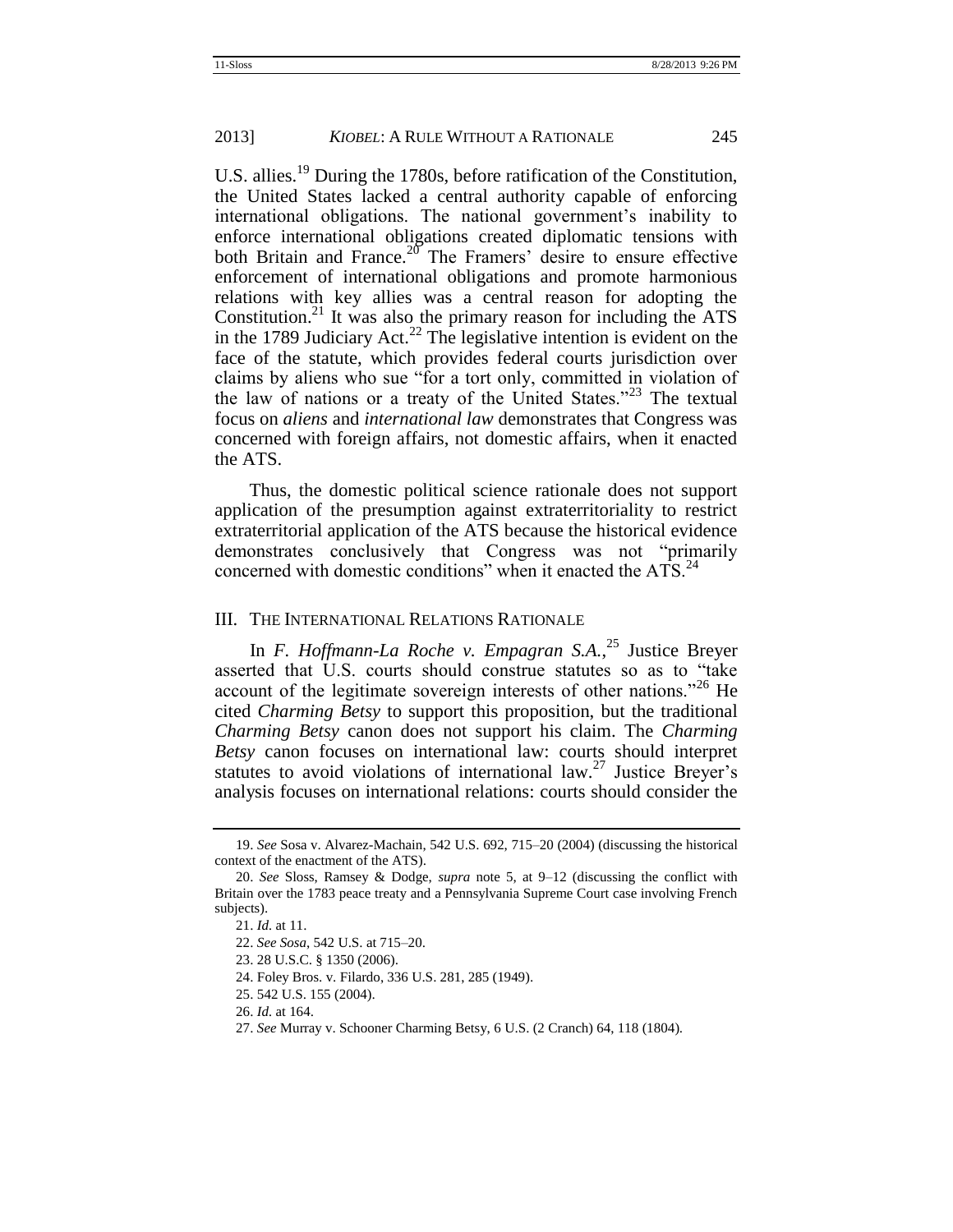#### 246 MARYLAND JOURNAL OF INTERNATIONAL LAW [VOL. 28:241

legitimate sovereign interests of other countries.<sup>28</sup> *Empagran* is one of several recent cases in which Supreme Court Justices have invoked an international relations rationale to justify application of the presumption against extraterritoriality.<sup>29</sup> Although the international relations rationale supports application of the presumption against extraterritoriality in some cases, it does not justify the Supreme Court's application of the presumption in *Kiobel*.

In his opinion for the Court in *Kiobel*, Chief Justice Roberts invoked an international relations rationale to justify the presumption against extraterritoriality.<sup>30</sup> He also emphasized the separation-ofpowers principles that are a key feature of the international relations rationale. In particular, Chief Justice Roberts referred to "the danger" of unwarranted judicial interference in the conduct of foreign policy,"<sup>31</sup> and warned courts to be "wary of impinging on the discretion of the Legislative and Executive Branches in managing foreign affairs.<sup>32</sup> Unfortunately, despite paying lip service to these important separation-of-powers principles, the Court subverted the very principles it claimed to endorse by adopting an opinion that is starkly at odds with the clearly expressed foreign policy preferences of the political branches.

To be clear, my objection to the Court's opinion in *Kiobel* is not about the result. The Court could have justified dismissal of plaintiffs' claims by employing any one of several rationales that are consistent with U.S. foreign policy interests. $^{33}$  Instead, the Court chose to employ a rationale that is antithetical to key U.S. foreign

<sup>28.</sup> *See* Ralf Michaels, Empagran*'s Empire: International Law and Statutory Interpretation in the U.S. Supreme Court of the Twenty-First Century*, *in* CONTINUITY AND CHANGE, *supra* note 5, at 533, 534.

<sup>29.</sup> *See, e.g*., Microsoft Corp. v. AT&T Corp., 550 U.S. 437, 454–55 (2007); Pasquantino v. United States, 544 U.S. 349, 378 (2005) (Ginsburg, J., dissenting).

<sup>30.</sup> *See* Kiobel v. Royal Dutch Petroleum Co., 133 S. Ct. 1659, 1664 (2013) ("This presumption ‗serves to protect against unintended clashes between our laws and those of other nations which could result in international discord."" (quoting EEOC v. Arabian Am. Oil Co., 499 U.S. 244, 248 (1991))).

<sup>31.</sup> *Id*.

<sup>32.</sup> *Id*. (quoting Sosa v. Alvarez-Machain, 542 U.S. 692, 727 (2004)).

<sup>33.</sup> *See id.* at 1674 (Breyer, J., concurring in the judgment) (concurring in the decision to dismiss plaintiffs' claims, but reasoning that the decision is justified because there are not ―distinct American interests at issue‖ in this case, and noting that dismissal might also be justified in some cases on the basis of recognized doctrines of "exhaustion, *forum non conveniens*, and comity").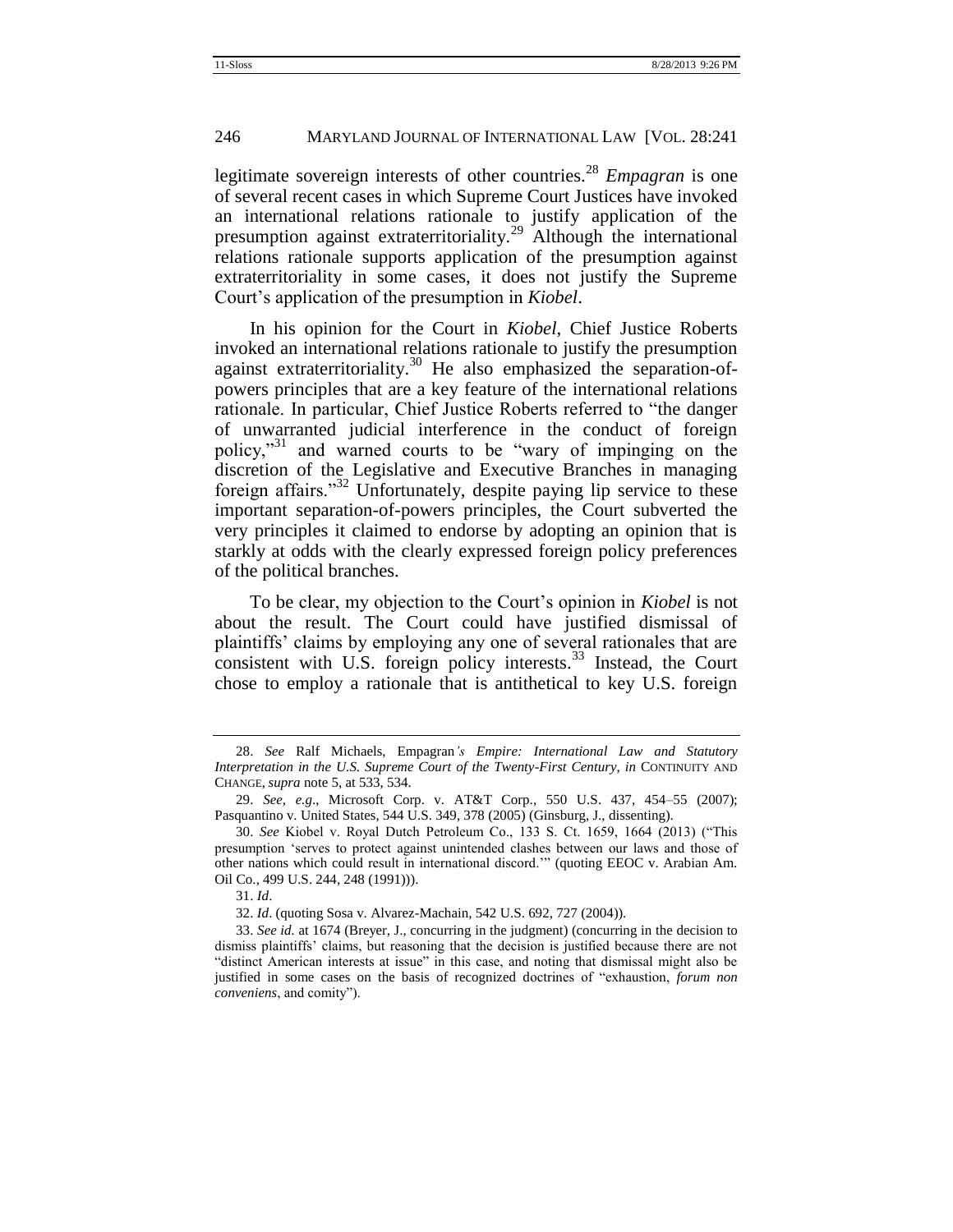policy interests—as those interests have been articulated by the political branches.

After the Court ordered reargument in *Kiobel*, it faced a simple, stark choice. Should the Court adopt a bright-line rule that slams the door on *all* human rights claims against foreign defendants under the ATS? Or should the Court adopt a case-by-case approach that leaves the courthouse doors open to *some* human rights claims under the  $ATS<sup>34</sup>$  This is not a new question; it has been with us since the Second Circuit's 1980 decision in *Filártiga v. Peña-Irala*.<sup>35</sup> Since that time, Congress and several presidents have made it abundantly clear that they favor the case-by-case approach, not the bright-line rule, because the case-by-case approach furthers the U.S. foreign policy interest in promoting vigorous enforcement of international human rights norms. $36$ 

Despite clear evidence that Congress and the Executive Branch favor the case-by-case approach, the Court in *Kiobel* adopted a bright-line rule that it is *never* appropriate for federal courts acting "under the ATS to provide a cause of action for conduct occurring in the territory of another sovereign."<sup>37</sup> The Court justified that rule by invoking our foreign policy interest in avoiding "unintended clashes" between our laws and those of other nations which could result in international discord."<sup>38</sup> The Court was undoubtedly right to note that overly aggressive judicial enforcement of human rights claims under the ATS could generate unwanted international discord. But the *Kiobel* majority was seemingly blind to factors weighing on the other side of the balance. Its bright-line rule undermines our foreign policy interest in promoting vigorous enforcement of human rights norms by slamming the door on virtually all human rights litigation under the ATS. The political branches have determined that our foreign policy requires a sensitive, case-by-case balancing of competing interests. *Kiobel* upended that balance.

<sup>34.</sup> The Court's decision in *Kiobel* does not affect human rights claims under the Torture Victim Protection Act, nor does it affect human rights litigation in state courts. However, those claims do not rely on the ATS. Absent further congressional legislation, the only human rights claims that can be litigated under the ATS in the wake of *Kiobel* are claims against domestic government officials. Claims against domestic officials have constituted a small fraction of ATS litigation over the past three decades. *See generally* BETH STEPHENS ET AL., INTERNATIONAL HUMAN RIGHTS LITIGATION IN U.S. COURTS 281–307 (2d ed. 2008). The plaintiffs in those cases almost always lose. *See id*.

<sup>35.</sup> 630 F.2d 876 (2d Cir.1980).

<sup>36.</sup> *See infra* notes 39–54 and accompanying text.

<sup>37.</sup> *Kiobel*, 133 S. Ct. at 1669.

<sup>38.</sup> *Id*. at 1664 (quoting EEOC v. Arabian Am. Oil Co., 499 U.S. 244, 248 (1991)).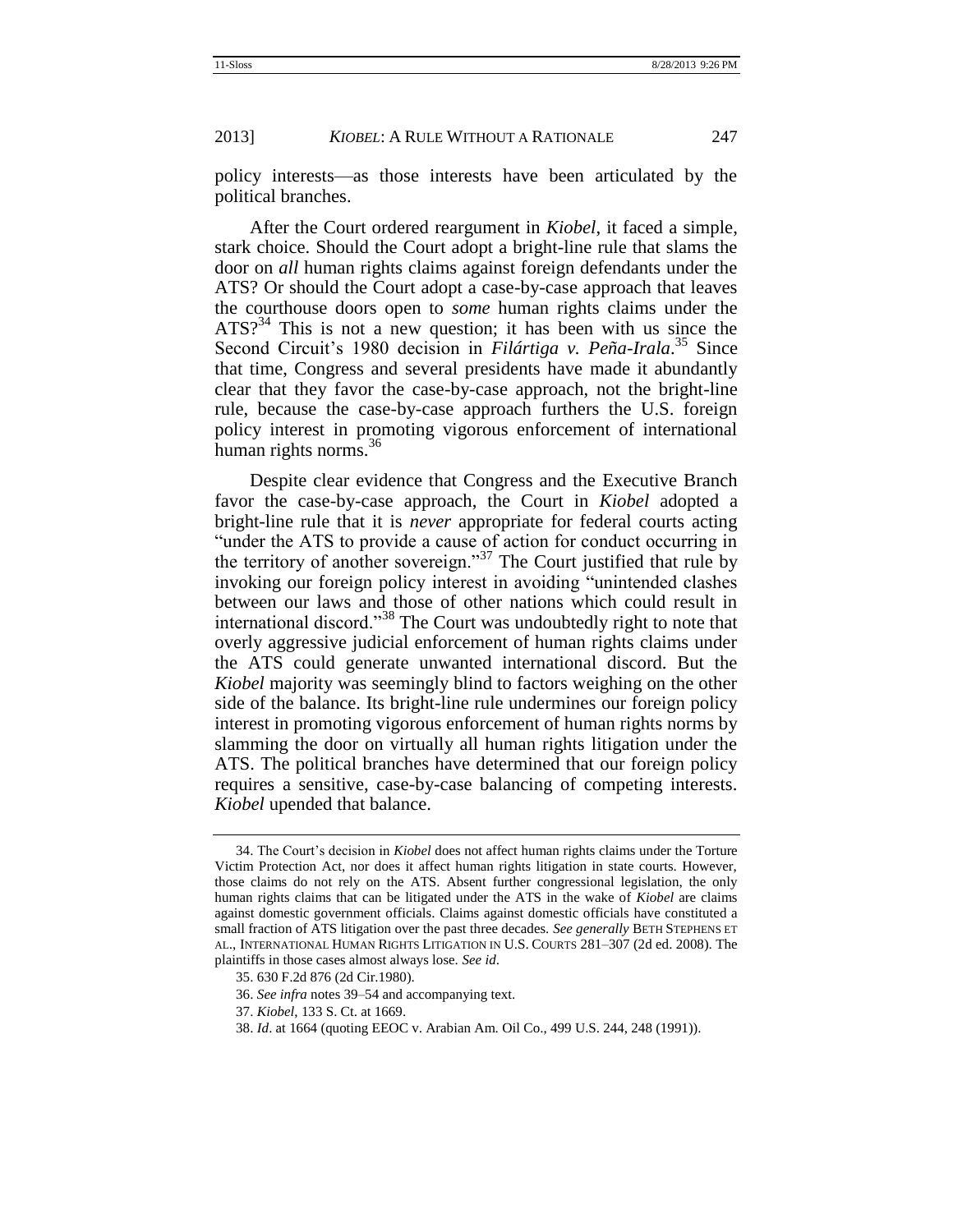The relevant legislative materials demonstrate that Congress has endorsed the case-by-case balancing approach to human rights litigation under the ATS. Congress enacted the Torture Victim Protection Act  $(TVPA)^{39}$  in 1992, largely in response to a circuit split concerning the appropriate judicial response to ATS human rights litigation. In *Filártiga*, the Second Circuit adopted a case-by-case approach that opened the federal courts to *some* human rights claims under the ATS.<sup>40</sup> In a separate concurring opinion in  $Tel\text{-}Oren$  v. *Libyan Arab Republic*, <sup>41</sup> Judge Robert Bork advocated a bright-line rule that would bar *all* ATS claims, absent express congressional authorization.<sup>42</sup> The legislative history of the TVPA leaves no doubt that Congress enacted the statute to repudiate Judge Bork's brightline rule, and to endorse the Second Circuit's case-by-case balancing approach in *Filártiga*. <sup>43</sup> The statute specifically authorized claims by or on behalf of victims of torture and summary execution.<sup>44</sup> Additionally, both the House and Senate Reports stated, "claims" based on torture or summary executions do not exhaust the list of actions that may appropriately be covered by  $[the ATS]$ <sup> $,45$ </sup> For emphasis, the House Report added, "[The ATS] should remain intact to permit suits based on other norms that already exist or may ripen in the future into rules of customary international law.<sup> $346$ </sup>

Both *Filártiga* and *Tel-Oren* involved claims based on "conduct" occurring in the territory of another sovereign.<sup> $347$ </sup> Moreover, the text of the TVPA specifically addresses actions taken "under actual or apparent authority, or under color of law, of any foreign nation.<sup> $48$ </sup> Viewed in this context, it is hard to imagine how the Senate and

44. *See* 28 U.S.C. § 1350 note.

<sup>39.</sup> Pub. L. No. 102-256, 106 Stat. 73 (1992) (codified at 28 U.S.C. § 1350 note (2006)).

<sup>40.</sup> *See Filártiga*, 630 F.2d at 882–85.

<sup>41.</sup> 726 F.2d 774 (D.C. Cir. 1984).

<sup>42.</sup> *Id.* at 798 (Bork, J., concurring).

<sup>43.</sup> *See* S. REP. NO. 102-249, at 3–5 (1991); H.R. REP. NO. 102-367, at 3–4 (1991), *reprinted in* 1992 U.S.C.C.A.N. 84, 85–86; *see also* Ryan Goodman & Derek P. Jinks, Filártiga*'s Firm Footing: International Human Rights and Federal Common Law*, 66 FORDHAM L. REV. 463, 513–23 (1997) (providing a detailed review of the legislative history of the TVPA, and demonstrating that Congress endorsed the *Filártiga* approach).

<sup>45.</sup> S. REP. NO. 102-249, at 5; H.R. REP. NO. 102-367, at 4, *reprinted in* 1992 U.S.C.C.A.N. 84, 86.

<sup>46.</sup> H.R. REP. NO. 102-367, at 4, *reprinted in* 1992 U.S.C.C.A.N. 84, 86; *see also* S. REP. No. 102-249, at 5 (stating that the ATS "should remain intact").

<sup>47.</sup> Kiobel v. Royal Dutch Petroleum Co., 133 S. Ct. 1659, 1669 (2013).

<sup>48.</sup> 28 U.S.C. § 1350 note.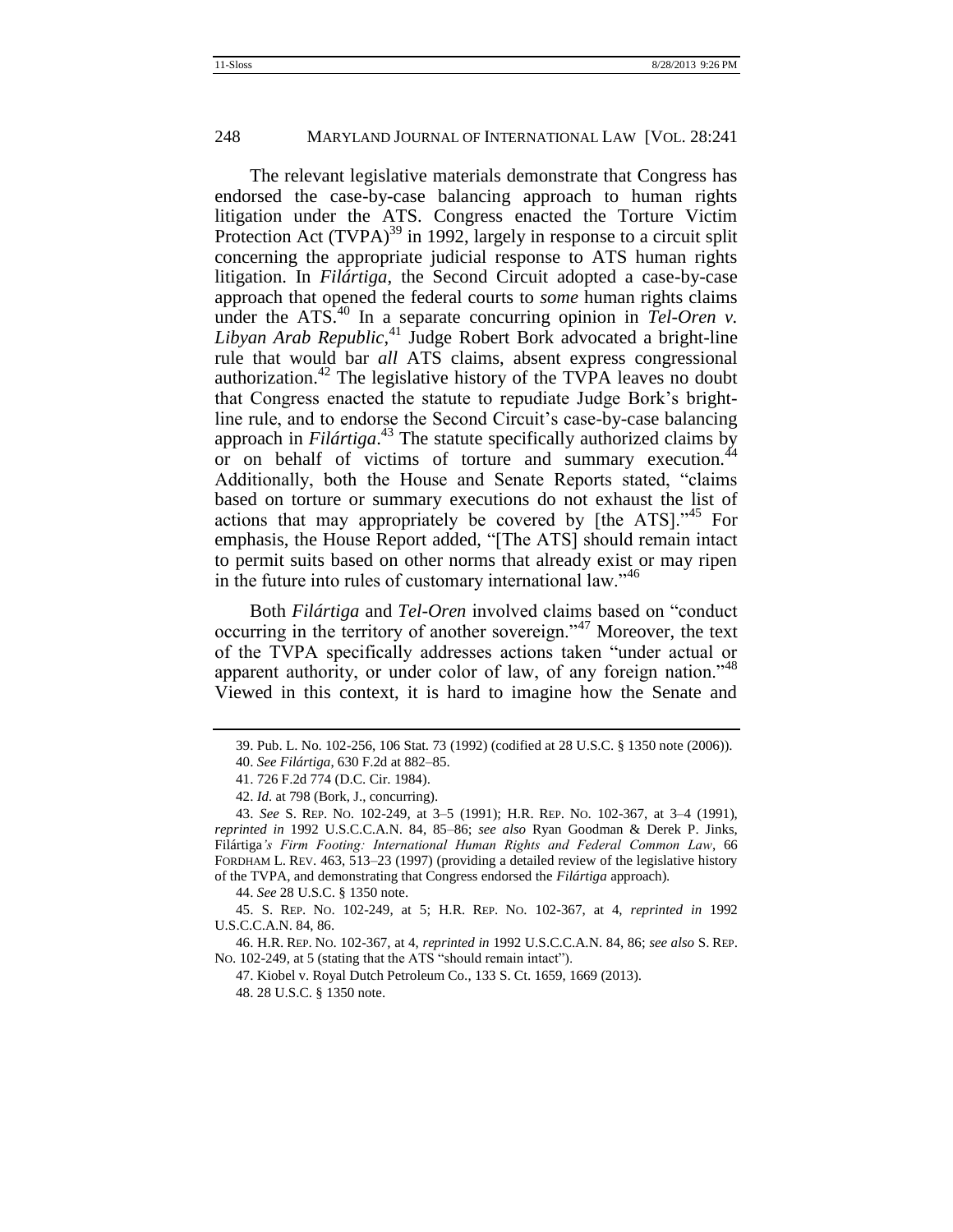House Reports accompanying the TVPA could have provided a clearer expression of congressional intent. Congress unmistakably wanted to preserve the option for future plaintiffs to bring ATS claims based on conduct occurring in other countries to vindicate human rights norms other than torture and summary execution. Moreover, Congress sought to preserve human rights litigation under the ATS to promote U.S. foreign policy goals—specifically, "to carry out obligations of the United States under the United Nations Charter and other international agreements pertaining to the protection of human rights." $49$ 

In addition to Congress, the Executive Branch has also endorsed the case-by-case balancing approach to ATS claims involving human rights abuses committed on the territory of a foreign sovereign. The Obama Administration filed two amicus briefs in *Kiobel*. <sup>50</sup> In the second brief, the Solicitor General argued that "the Court should not articulate a categorical rule foreclosing any such application of the ATS" to human rights violations committed on the territory of a foreign state.<sup>51</sup> Instead, he counseled, "claims based on conduct in a foreign country should be considered in light of the circumstances in which they arise.<sup> $52$ </sup> The position articulated by the Solicitor General is not based exclusively on legal analysis; it reflects the considered foreign policy judgment of the Executive Branch. Specifically, the brief states, "it is the view of the Department of State that recognizing a cause of action in the circumstances of *Filártiga* is consistent with the foreign relations interests of the United States, including the promotion of respect for human rights.<sup>53</sup>

All human rights claims against foreign defendants under the ATS involve a tension between competing foreign policy objectives. On the one hand, every Republican and Democratic president since Jimmy Carter has endorsed the principle that the United States should use its influence in foreign affairs to promote vigorous enforcement

<sup>49.</sup> Torture Victim Protection Act of 1991, Pub. L. No. 102-256, pmbl., 106 Stat. 73, 73 (1992).

<sup>50.</sup> Brief for the United States as Amicus Curiae Supporting Petitioners, *Kiobel*, 133 S. Ct. 1659 (No. 10-1491); Supplemental Brief for the United States as Amicus Curiae in Partial Support of Affirmance, *Kiobel*, 133 S. Ct. 1659 (No. 10-1491).

<sup>51.</sup> Supplemental Brief for the United States as Amicus Curiae in Partial Support of Affirmance, *supra* note 50, at 4.

<sup>52.</sup> *Id.* at 5; *see also id*. at 6 (noting that there are circumstances in which a court may recognize a federal common law cause of action based on the ATS for extraterritorial violations of the law of nations).

<sup>53.</sup> *Id.* at 13.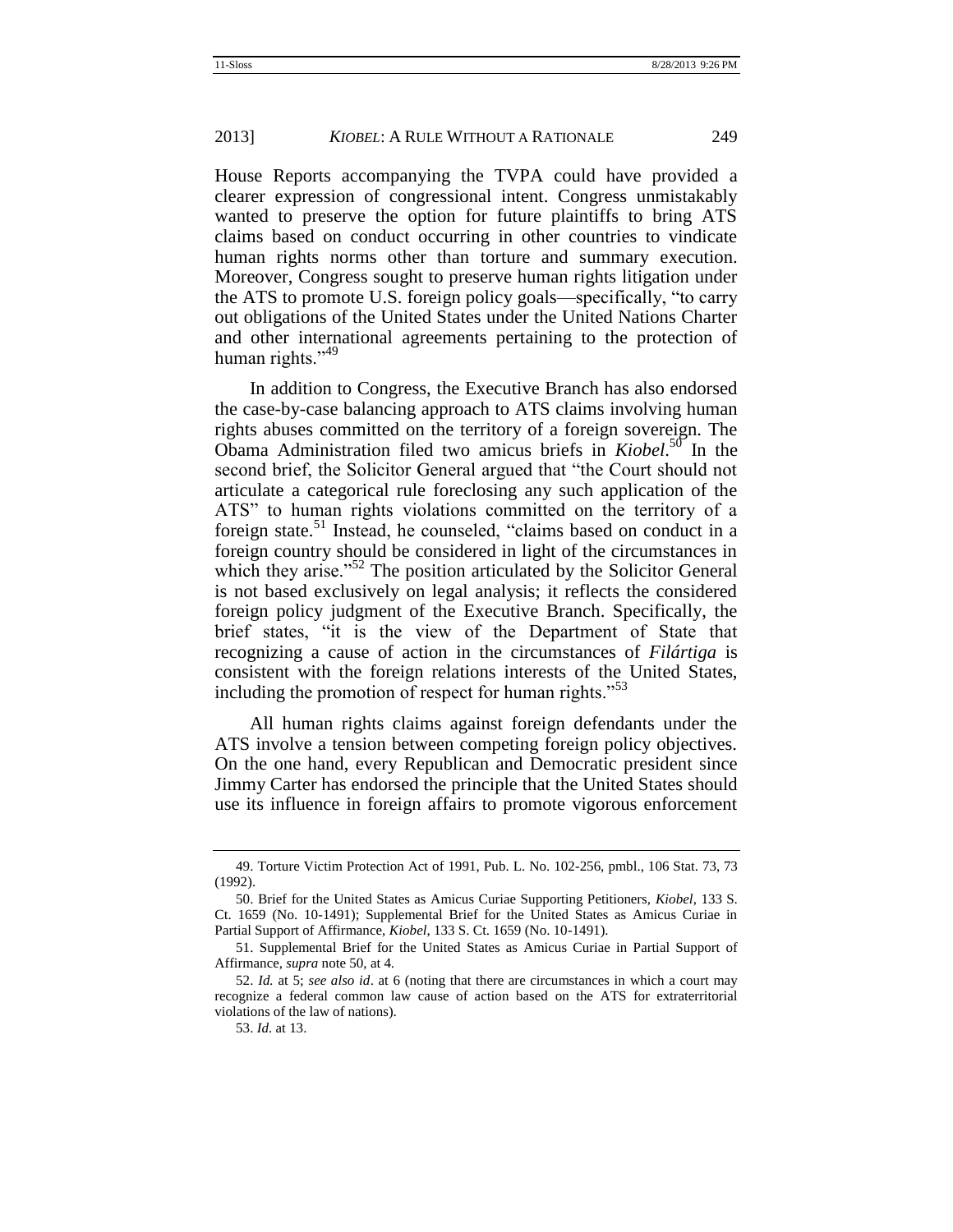of international human rights norms.<sup>54</sup> This principle supports a more plaintiff-friendly approach to ATS litigation that "leaves the door ajar" for some human rights claims under the  $ATS$ <sup>55</sup>. On the other hand, if U.S. courts are overly receptive to ATS claims, ATS litigation could become a troubling source of tension between the United States and important allies.<sup>56</sup> This factor weighs in favor of a more defendant-friendly approach to ATS litigation. Prior to *Kiobel*, the lower federal courts, as well as the Supreme Court itself in *Sosa*, adopted a case-by-case approach that struck a balance between these competing foreign policy goals.

Despite the Obama Administration's forceful argument that the case-by-case approach is the best way to advance the United States' foreign policy agenda, and despite compelling evidence that Congress endorsed this approach when it adopted the TVPA, the Supreme Court in *Kiobel* chose to defy Congress and the President by adopting a bright-line rule that blocks virtually all human rights litigation under the ATS. The Court professed fealty to the principle that courts should not impinge "on the discretion of the Legislative and Executive Branches in managing foreign affairs.<sup>57</sup> But the Court's judicially created bright-line rule significantly limits the range of Executive discretion by removing one tool—case-by-case support for ATS litigation—that several presidents have found to be a useful tool for communicating the United States' support for vigorous enforcement of international human rights norms. Thus, the Supreme Court decision in *Kiobel* contravenes core separation-of-powers principles. In a case raising sensitive foreign policy concerns, the Supreme Court had the audacity to invoke a judicial foreign policy rationale to support a legal position directly contrary to the clearly expressed foreign policy preferences of the federal political branches.

<sup>54.</sup> *See generally* DAVID WEISSBRODT ET AL., INTERNATIONAL HUMAN RIGHTS: LAW, POLICY, AND PROCESS 672–701 (4th ed. 2009).

<sup>55.</sup> See Sosa v. Alvarez-Machain, 542 U.S. 692, 729 (2004) ("Whereas Justice Scalia sees these developments as sufficient to close the door to further independent judicial recognition of actionable international norms, other considerations persuade us that the judicial power should be exercised on the understanding that the door is still ajar subject to vigilant doorkeeping . . . .").

<sup>56.</sup> *See, e.g*., Matar v. Dichter, 563 F.3d 9 (2d Cir. 2009) (dismissing ATS claims against a former high-ranking Israeli government officer).

<sup>57.</sup> Kiobel v. Royal Dutch Petroleum Co., 133 S. Ct. 1659, 1664 (2013) (quoting *Sosa*, 542 U.S. at 727).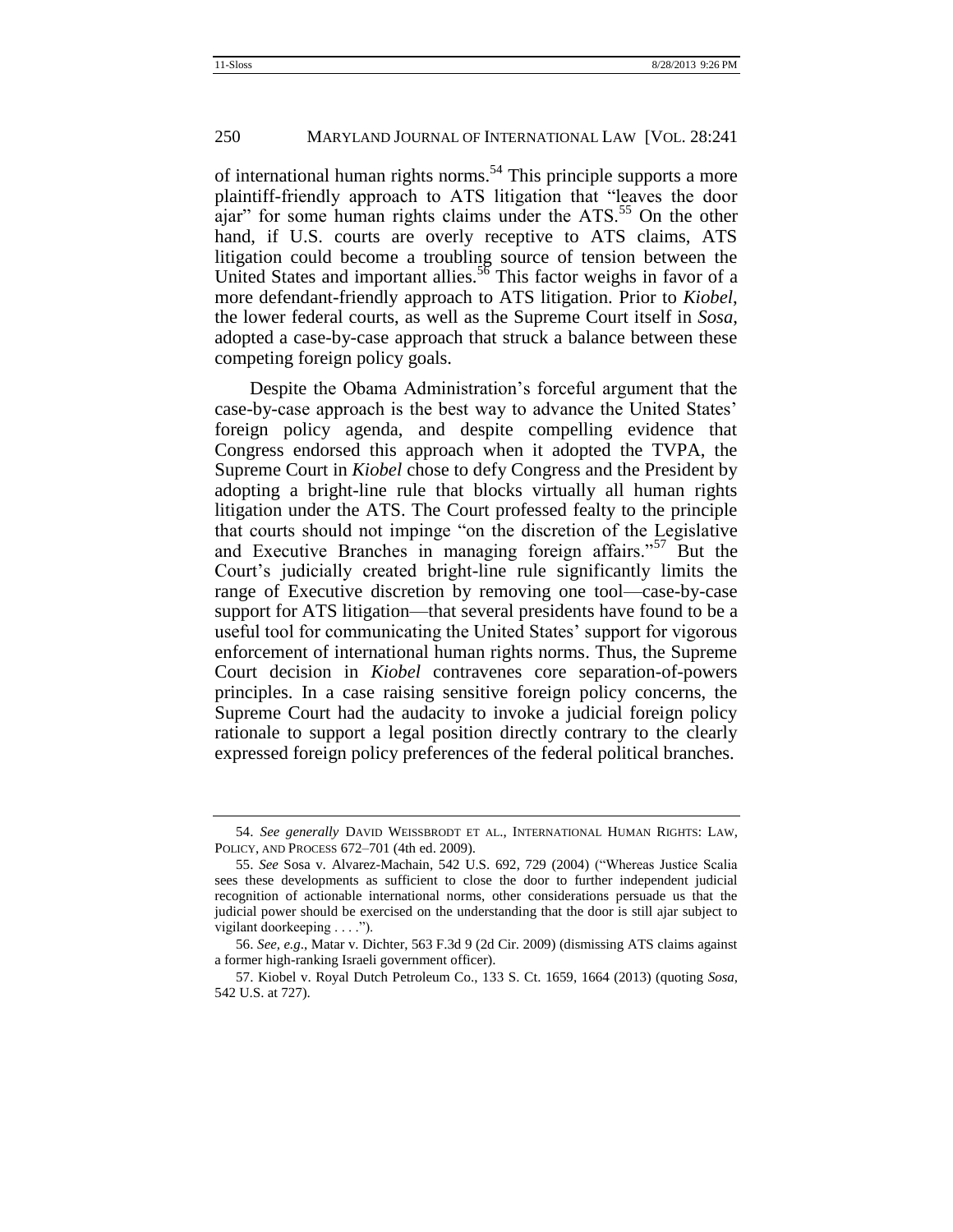#### IV. THE DOMESTIC JUDICIAL POLICY RATIONALE

The stark contrast between Chief Justice Roberts' foreign relations rhetoric and his willful disregard for the actual foreign policy preferences of the political branches suggests that there may be a different, unstated rationale for the Court's extraterritoriality holding in *Kiobel*. Professor Paul Stephan has suggested one possible rationale to explain the presumption against extraterritoriality. He argues that the modern Supreme Court "has concluded that there is something exceptional and possibly unwise about the way the United States conducts civil litigation."<sup>58</sup> Professor Stephan notes that "unique features of U.S. civil justice include a right to a jury trial, no risk that plaintiffs will pay the other side's attorneys fees, generous and intrusive pretrial discovery, the class action device, and the possibility of super-compensatory recoveries."<sup>59</sup> These features of the U.S. civil litigation system, which are not present in most other advanced industrial democracies, tend to tilt the scales in favor of plaintiffs. For that reason, among others, several of the United States' closest allies have objected to the extraterritorial application of U.S. laws.<sup>60</sup> Professor Stephan contends that the Court shares their concerns. He says, "The modern Court has not sought to undo the progressive reforms of civil litigation . . . . It has, however, tried to construct boundaries on civil litigation, especially in areas that entail substantial judicial discretion and modest legislative guidance.<sup>"61</sup> Thus, the presumption against extraterritoriality can be understood as one of the boundaries the Court has erected to restrain the perceived excesses of the U.S. civil litigation system.

The Court's effort to constrain civil litigation links its extraterritoriality jurisprudence to its ATS jurisprudence. In *Sosa*, the Court held that the ATS authorizes federal courts to create a federal common law cause of action to enforce international norms,  $62$  but the Court sharply limited the scope of that cause of action and urged

<sup>58.</sup> Paul B. Stephan, *Response Essay –* Empagran*: Empire Building or Judicial Modesty?*, *in* CONTINUITY AND CHANGE, *supra* note 5, at 553.

<sup>59.</sup> *Id.* at 554.

<sup>60.</sup> For example, in *Kiobel*, the Dutch and British governments filed an amicus brief highlighting the unique features of the U.S. civil litigation system and urging the Court to impose restraints on the extraterritorial application of the ATS. *See* Brief of the Governments of the Kingdom of the Netherlands and the United Kingdom of Great Britain and Northern Ireland as Amici Curiae in Support of Neither Party at 5–6, Kiobel v. Royal Dutch Petroleum Co., 133 S. Ct. 1659 (2013) (No. 10-1491).

<sup>61.</sup> Stephan, *supra* note 58, at 555.

<sup>62.</sup> *Sosa*, 542 U.S. at 724.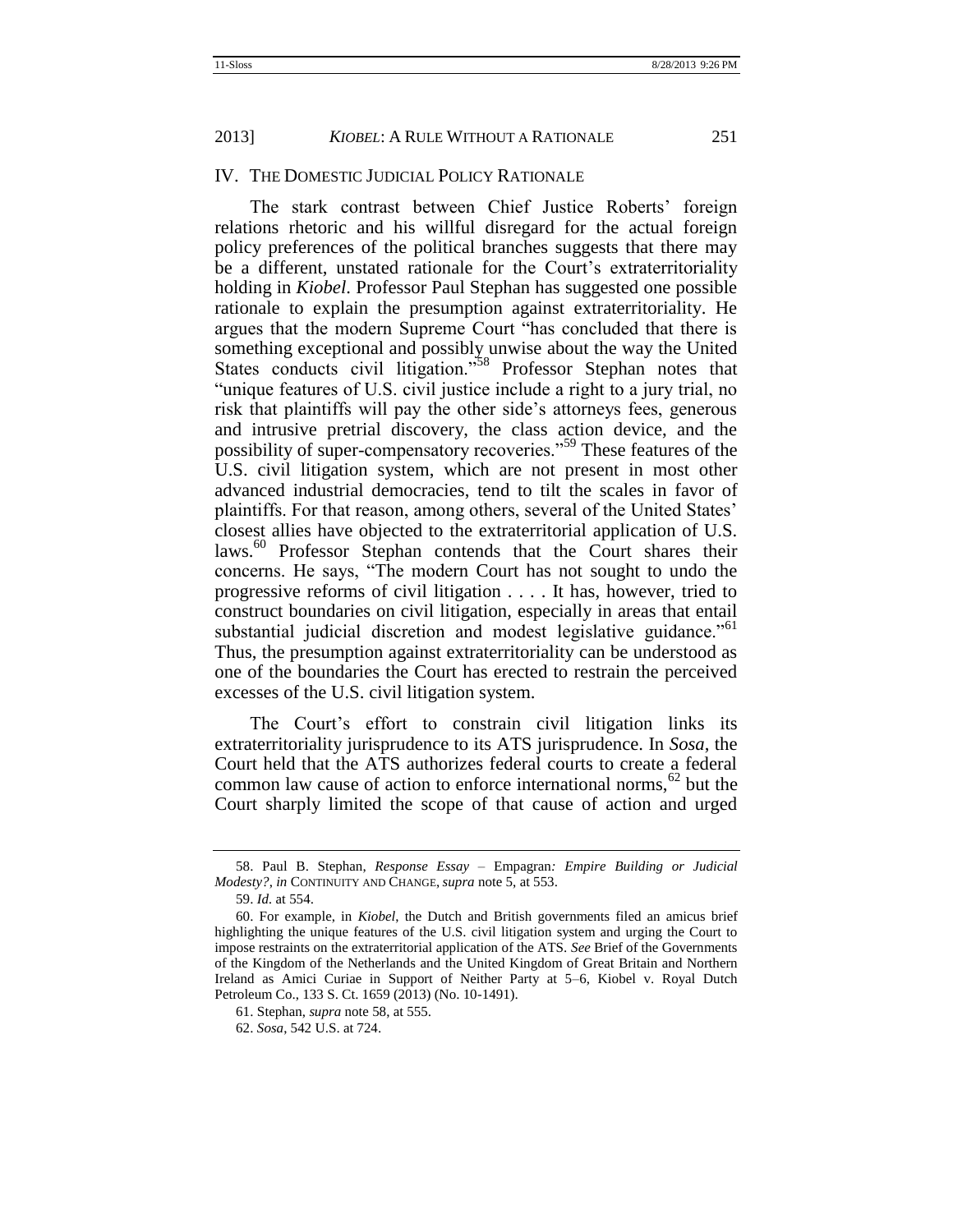lower courts to be cautious in exercising their statutory authority.<sup>63</sup> In *Morrison v. National Australia Bank Ltd*., <sup>64</sup> the Court applied the presumption against extraterritoriality to limit the ability of private plaintiffs to bring civil suits to enforce federal securities laws.<sup>65</sup> In both cases, judicially imposed limits on civil suits to enforce federal statutes—the Alien Tort Statute in *Sosa* and the Securities Exchange Act in *Morrison*—manifest the Court's desire to erect boundaries to constrain the perceived excesses of private civil litigation.

I cannot say that Professor Stephan's analysis is incorrect, but I believe it is incomplete. A more comprehensive analysis would have to account for the large body of case law in which the Court has enthusiastically endorsed civil litigation as a tool to enforce judicially created constitutional norms. An analysis along these lines might be summarized in three points. First, the Court uses its control over the litigation process to encourage civil litigation in which plaintiffs seek to enforce judicially created constitutional norms—especially constitutional norms that restrict Congress' lawmaking power.<sup>66</sup> Second, the Court uses its control over the litigation process to create obstacles for civil plaintiffs who seek to enforce democratically created statutory norms embodied in federal legislation enacted by Congress.<sup>67</sup> Third, as exemplified by its recent decision in *Kiobel*, the Court uses its control over the litigation process to create obstacles for civil plaintiffs who seek to enforce international norms rooted in a broad-based international consensus.<sup>68</sup>

A detailed defense of these claims is well beyond the scope of this Essay. Even so, a comparison of two recent Supreme Court decisions involving federal health care regulation illustrates the central point. In *Douglas v. Independent Living Center of Southern* 

<sup>63.</sup> *Id.* at 725–28.

<sup>64.</sup> 130 S. Ct. 2869 (2010).

<sup>65.</sup> *Id.* at 2881–83.

<sup>66.</sup> *See, e.g*., Nat'l Fed'n of Indep. Bus. v. Sebelius, 132 S. Ct. 2566 (2012) (holding that the Medicaid expansion provisions of the Patient Protection and Affordable Care Act exceeded Congress' power under the Spending Clause); Citizens United v. FEC, 130 S. Ct. 876 (2010) (holding that federal statute barring independent corporate expenditures for electioneering communications violated the First Amendment).

<sup>67.</sup> *See, e.g*., *Morrison*, 130 S. Ct. 2869 (restricting extraterritorial application of federal securities laws); F. Hoffmann-La Roche Ltd. v. Empagran S.A., 542 U.S. 155 (2004) (restricting extraterritorial application of federal antitrust law).

<sup>68.</sup> *See* Kiobel v. Royal Dutch Petroleum Co., 133 S. Ct. 1659 (2013).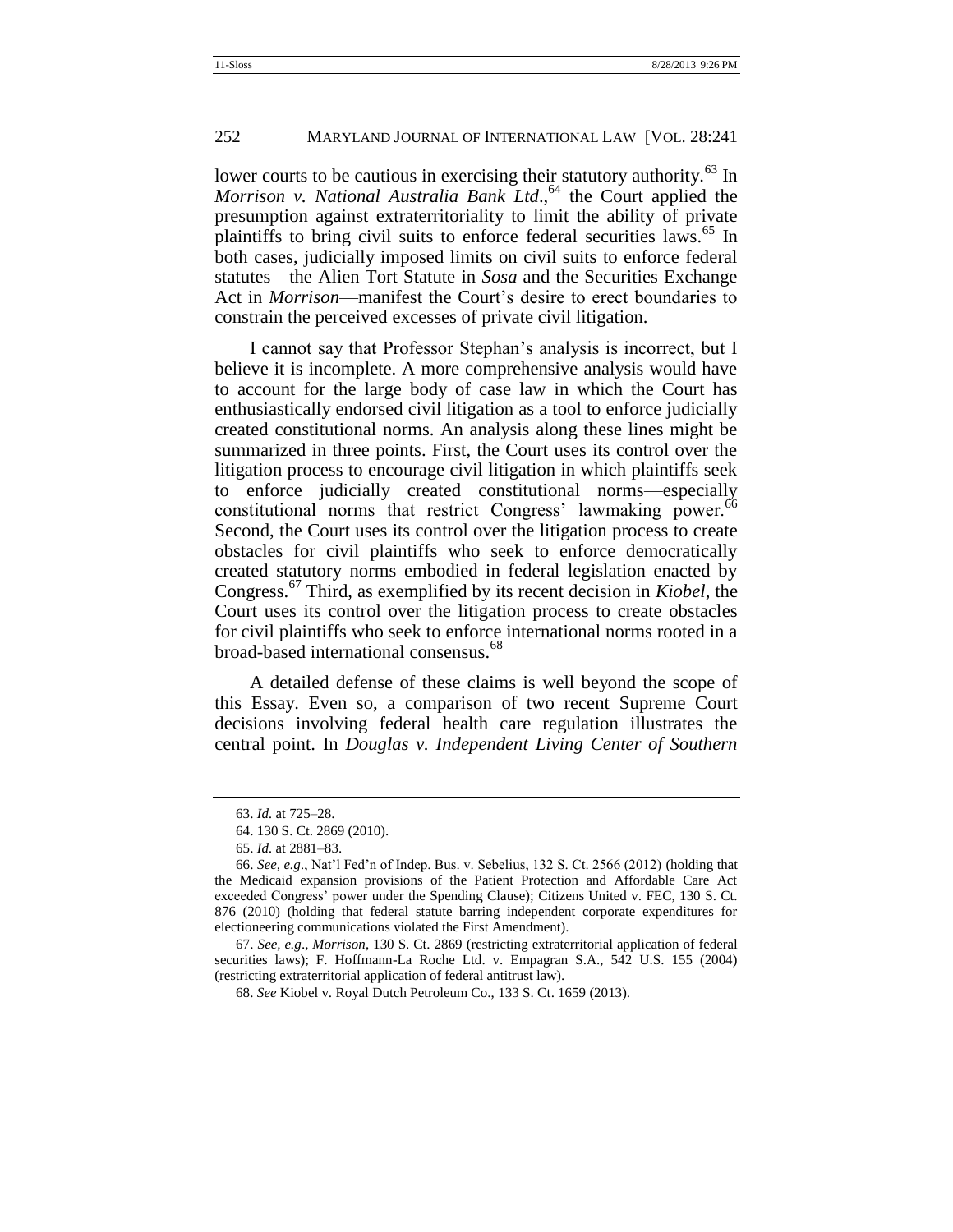*California, Inc.*, <sup>69</sup> plaintiffs sued to enforce a provision of the federal Medicaid statute.<sup>70</sup> Justices Scalia, Thomas, and Alito joined a dissent authored by Chief Justice Roberts in which he argued that the plaintiffs lacked a private right of action<sup>71</sup> and therefore could not bring suit to enforce a federal statutory norm. According to the dissent, plaintiffs cannot sue to enforce a statutory norm endorsed by Congress unless they can also identify a statute that explicitly authorizes them to file suit.<sup>72</sup> (In fact, 42 U.S.C. § 1983 is a federal statute that authorized private lawsuits in cases like *Douglas* until the Supreme Court adopted a narrowing construction that restricted the use of § 1983 to enforce federal statutory norms.)<sup>73</sup>

Compare *Douglas* to *National Federation of Independent Business v. Sebelius*, <sup>74</sup> where private plaintiffs sued to invalidate key provisions of the Patient Protection and Affordable Care Act. By asking the Court to invalidate a federal statute, the plaintiffs effectively invited the Court to engage in constitutional lawmaking, an invitation that the Court eagerly accepted.<sup>75</sup> In *Sebelius*, the plaintiffs could not identify any statute that authorized them to file suit. Even so, no Justice questioned whether they had a private right of action. Under current Supreme Court doctrine, plaintiffs *do not* need statutory authorization to file a suit in which they invite a court to engage in constitutional lawmaking to invalidate a democratically enacted federal statute. However, plaintiffs *do* need statutory authorization to file a suit in which they ask a court to enforce a democratically enacted federal statute.<sup>76</sup> Thus, the Court's private right of action doctrine privileges judicial lawmaking over

74. 132 S. Ct. 2566 (2012).

75. In *Sebelius*, the Court created a new, unprecedented constitutional limitation on Congress' Commerce Power. *Id.* at 2585–93. It also held for the first time since the 1930s that Congress had acted beyond the scope of its constitutional power under the Spending Clause. *See id*. at 2633–40.

76. *Gonzaga*, 536 U.S. at 283–84.

<sup>69.</sup> 132 S. Ct. 1204 (2012).

<sup>70.</sup> *Id.* at 1209.

<sup>71.</sup> *Id.* at 1211–15 (Roberts, C.J., dissenting).

<sup>72.</sup> *See id.* at 1211–13.

<sup>73.</sup> In *Maine v. Thiboutot*, 448 U.S. 1 (1980), the Court held that § 1983 "was intended to provide a remedy, to be broadly construed, against all forms of official violation of federally protected rights." *Id.* at 5 (quoting Monell v. Dep't. of Soc. Servs., 436 U.S. 658, 700–02 (1978)) (internal quotation marks omitted). Twenty years later, though, in *Gonzaga University v. Doe*, 536 U.S. 273 (2002), the Court effectively restricted the use of § 1983 to enforce (democratically created) statutory norms, while preserving § 1983 as a broad remedy to enforce (judicially created) constitutional norms. The question presented in *Douglas* would never even have arisen if the Court had not previously engaged in judicial policy making in *Gonzaga* to restrict the use of § 1983 to enforce statutory norms.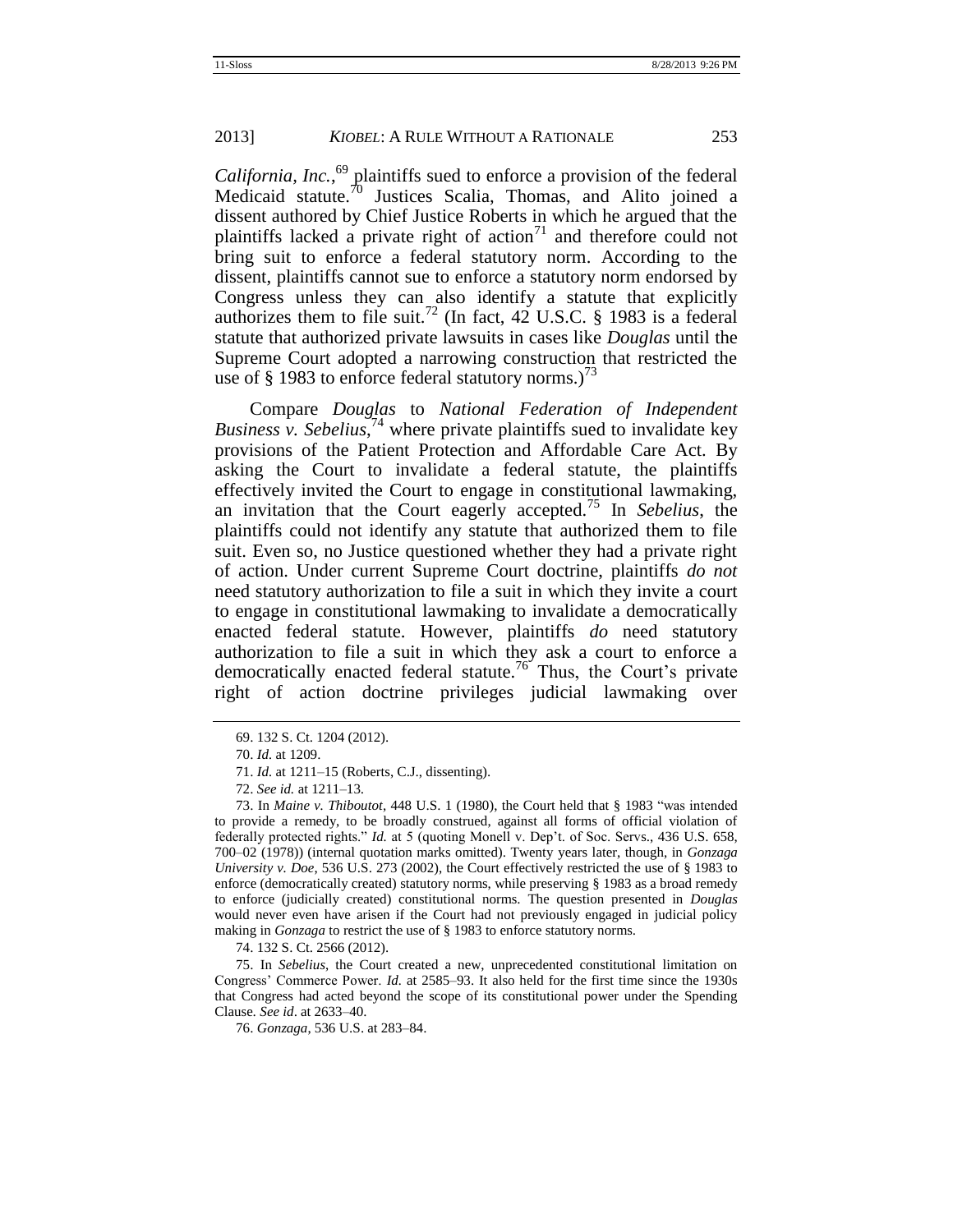#### 254 MARYLAND JOURNAL OF INTERNATIONAL LAW [VOL. 28:241

democratic lawmaking: the Court has invented a set of procedural rules that restrict access to court for plaintiffs who seek to enforce democratically created statutory norms, while granting access to court for plaintiffs who seek to enforce judicially created constitutional norms.

This pattern of judicial decision-making is deeply disturbing. The Supreme Court encourages federal courts to employ their judicial power to enforce constitutional norms created by the Supreme Court because the Court favors judicial lawmaking that it controls. In contrast, the Supreme Court erects obstacles for plaintiffs who seek to enforce statutory or international law norms because those norms are the product of lawmaking processes that the Court does not and cannot control. Thus, instead of portraying the Court's extraterritoriality jurisprudence as evidence of the Court's skepticism about civil litigation, as Professor Stephan suggests, one might reasonably conclude that the Court's jurisprudence manifests judicial hostility to democratic lawmaking processes.

#### **CONCLUSION**

This Essay has identified four different rationales for the presumption against extraterritoriality. In the nineteenth century, the Court invoked an *international law rationale* to justify the presumption against extraterritoriality. Today, the international law rationale provides little support for the Supreme Court's extraterritoriality jurisprudence because international law imposes very weak constraints on the extraterritorial application of U.S. law, whereas the Court seeks to impose much tighter constraints. In the mid-twentieth century the Court adopted a *domestic political science rationale* to justify the presumption against extraterritoriality. That rationale remains valid today, but it provides no support for those who seek to restrict the extraterritorial application of the ATS.

The Court has never explicitly invoked a *domestic judicial policy rationale* to justify its extraterritoriality jurisprudence. Even so, Professor Stephan makes a plausible argument that the domestic judicial policy rationale helps illuminate the normative judgments implicit in the Court's extraterritoriality jurisprudence. However, instead of portraying the Court's extraterritoriality jurisprudence as evidence of the Court's skepticism about civil litigation, as Professor Stephan suggests, one might reasonably conclude that the Court's